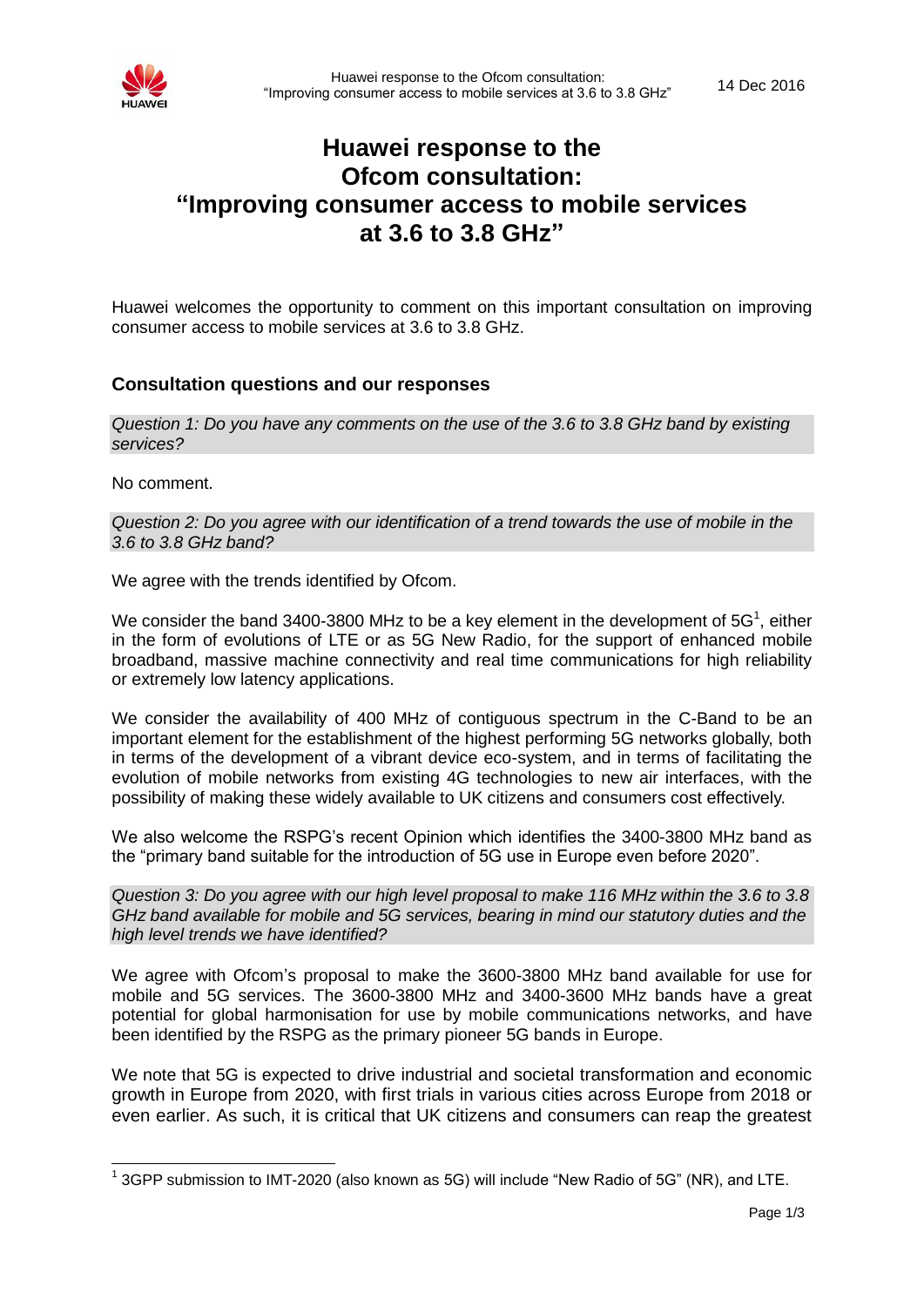

benefits – and as early as possible – from 5G deployments subject to minimum regulatory restrictions.

While 5G bandwidth requirements will largely depend on the specific use case and application, a key target for 5G networks will be their ability to support all 5G use cases flexibly via the same network infrastructure in an end to end manner (including air interface, transmission and core network).

We believe that European regulators should consider the great potential across the whole 3400-3800 MHz range.

It is of utmost importance that the regulatory framework for the 3400-3800 MHz range incentivizes investments from operators to deliver consistent gigabit services. In this respect, we foresee considerable investments in massive MIMO technologies whose business case will largely depend on the availability of large amounts of contiguous bandwidth per sector.

In developing the future plans for 3400-3600 MHz and 3600-3800 MHz, Huawei recommends that the minimum amount of spectrum to be available to each operator should be of the order of 80 to 100 MHz. This should be seen as an end target which could be reached in steps depending on national circumstances. We propose that this begins with the award of the 3400-3600 MHz band at the earliest opportunity.

The assignment of 80 to 100 MHz of spectrum per operator would adequately and effectively support the industrial transformations which could be achieved through wireless broadband services delivered at gigabit speeds, while minimizing the technical complexities.

As a further step, larger bandwidths can be achieved by considering the adjacent 3800-4200 MHz range.

Finally, we consider that technology and service neutrality are important cornerstones of progressive spectrum regulation; the market is best placed to decide on the most appropriate technology and service. As such, we consider that the band 3600-3800 MHz should be available for use by all 4G and 5G applications, including large-cell and small-cell network deployments, and subject to technical conditions that are least restrictive.

*Question 4: Do you agree with our general approach regarding spectrum currently licensed to UK Broadband?*

No comment.

*Question 5: Do you agree with our assumptions, methodology, and conclusions with regards to potential coexistence between mobile and existing fixed links and satellite earth stations? Please refer to annex 5 for further details.*

No comment.